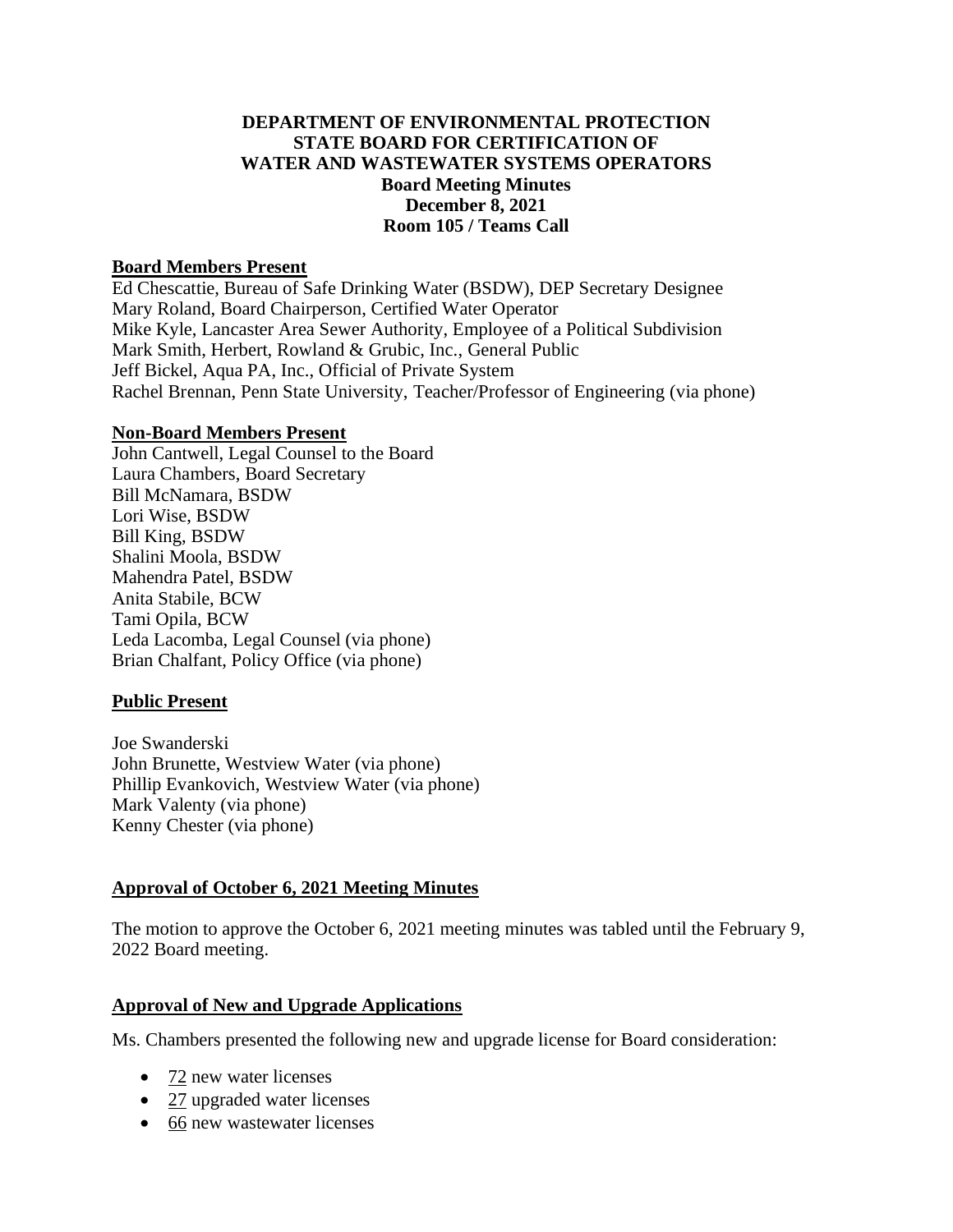- 34 upgraded wastewater licenses
- 5 OIT upgrades

The Department received 5 additional applications that were not included on the new and upgraded license summary:

- 1. Gregory Kurtz, Client ID 363508
	- a. *The Department's recommendation: The Board should please consider approving applicant for a WWA-1, WWE4*
- 2. Page Rodgers, Client ID 356504
	- a. *The Department's recommendation: The Board should please consider approving applicant for a WWA-1*
- 3. Robert J. Graber, Client ID 353662 (received via email; waiting for hard copy)
	- a. *The Department's recommendation: The Board should please consider approving applicant for a WWB-1*
	- b. *The Department's recommendation: The Board should please consider approving applicant for a WB,E-1,2,8,11*
- 4. Alec K. Engleman, Client ID 338676
	- a. *The Department's recommendation: The Board should please consider approving applicant for a WA,E-1,2,5,6,7,8,10,11,12*
- 5. Raymond G. Hinze, Cliend ID 363916
	- a. *The Department's recommendation: The Board should please consider approving applicant for a WWE4*

Chairperson Roland motioned to approve all the new and upgraded license applications. Mr. Kyle seconded the motion. Motion passed unanimously.

**Downgrade Request** – The Department received a downgrade application for Ms. Jacklyn Wise, Client ID 313690. Ms. Wise held a WWB-1 license, which was issued on 6/12/15 and expired on 3/31/21 due to lack of con ed. She was required to obtain a total of 30 hours of con ed and only obtained 16.5 hours as of 3/24/21. According to her application, Ms. Wise is requesting to be downgraded to a Class D license due to the facility where she is employed having been decommissioned and converted to a collection system.

Considering that the license has been expired for more than eight months, inactivated for more than two months, and an operator has a maximum of 90 days from the license expiration to request an extension, the Department and all Board members unanimously agreed to deny this downgrade request to a WWD-1.

Chairperson Roland motioned to deny Ms. Wise's WWD-1 certification. Mr. Kyle seconded. Motion passed unanimously.

# **Reciprocity Requests**

# *Wastewater*

**Jessica Aleprete** – Holds a Nevada Grade IV Wastewater Treatment Plant Operator license that was issued on February 12, 2020 and expires on February 1, 2022. The application documents a total of 5 years, 1 month experience working at City of Las Vegas Water Pollution Control Facility, which is a Class A facility using subclass 1.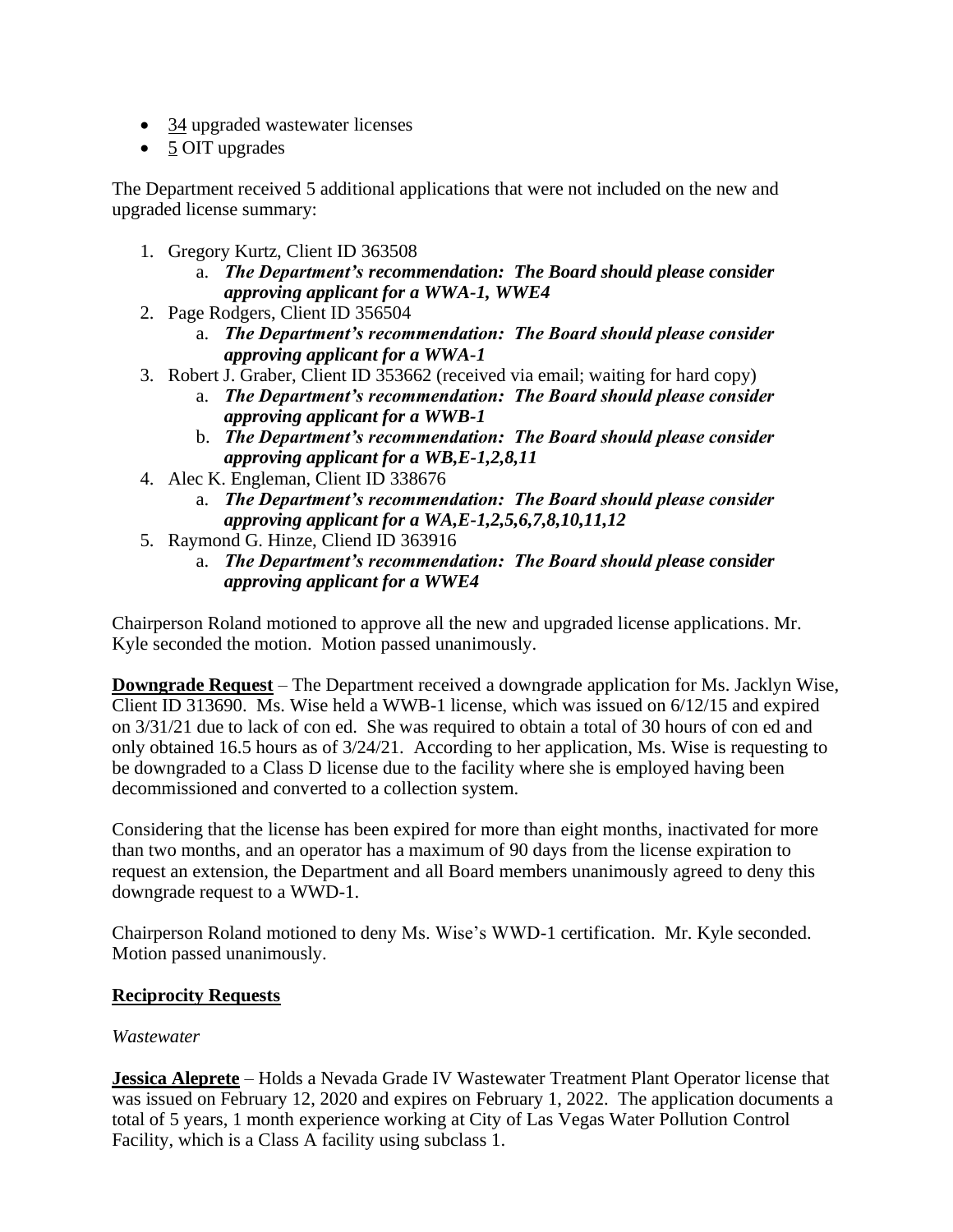Ms. Aleprete's experience was obtained at a Class A facility and an operator is required to have a minimum of 4 years of experience in order to obtain a Pennsylvania Class A license. **Therefore, the Department's determination is that Ms. Aleprete has documented the adequate experience relative to a WWA-1.** 

Regarding the comparison of examination questions, the applicant passed wastewater exams developed by ABC and administered by the state of Nevada.

### *The Department's recommendation: The Board should please review the examination information provided and vote on whether Ms. Aleprete has documented that she has passed comparable examinations in the state of Nevada.*

Chairperson Roland motioned to approve Ms. Aleprete's WWA-1 certification. Mr. Bickel seconded. Motion passed unanimously.

**Charles Downs** – Holds a Florida Class C Wastewater Treatment Operator license that was issued on January 6, 2020 and expires on April 30, 2023. His application documents the following: 11 months' experience working at Fiesta Village WWTP, which is a Class A facility using subclass 1; 1 year, 7 months' experience working at East Port WRF, which is a Class A facility using subclasses 1 and 4.

Mr. Downs' experience was obtained at Class A facilities and an operator is required to have a minimum of 2 years of experience in order to obtain a Class C license. **Therefore, the Department's determination is that Mr. Downs has documented the adequate experience relative to a WWC-1, WWE4.**

Regarding the comparison of examination questions, the applicant passed wastewater exams developed and administered by the state of Florida.

## *The Department's recommendation: The Board should please review the examination information provided and vote on whether Mr. Downs has documented that he has passed comparable examinations in the state of Arizona.*

Chairperson Roland motioned to approve Mr. Downs' WWC-1 and WWE4 certification. Mr. Kyle seconded. Motion passed unanimously.

**Matthew Foy** – Holds an Arizona Grade 2 Wastewater Treatment System Operator license that was issued on November 3, 2020 and expires on October 31, 2023. The application documents the following: 7 years, 4 months working at Jacobs Agua Nueva Water Reclamation Facility, which is a Class A facility using subclass 1; 4 years, 10 months' experience working at Marana Water Reclamation Facility, which is a Class A facility using subclass 1; and 2 years' experience working at Tres Rios Water Reclamation Facility, which is a Class A facility using subclass 1.

Mr. Foy's experience was obtained at Class A and Class C facilities and an operator is required to have a minimum of 4 years of experience in order to obtain a Pennsylvania Class A license. **Therefore, the Department's determination is that Mr. Foy has documented the adequate experience relative to a WWA-1.**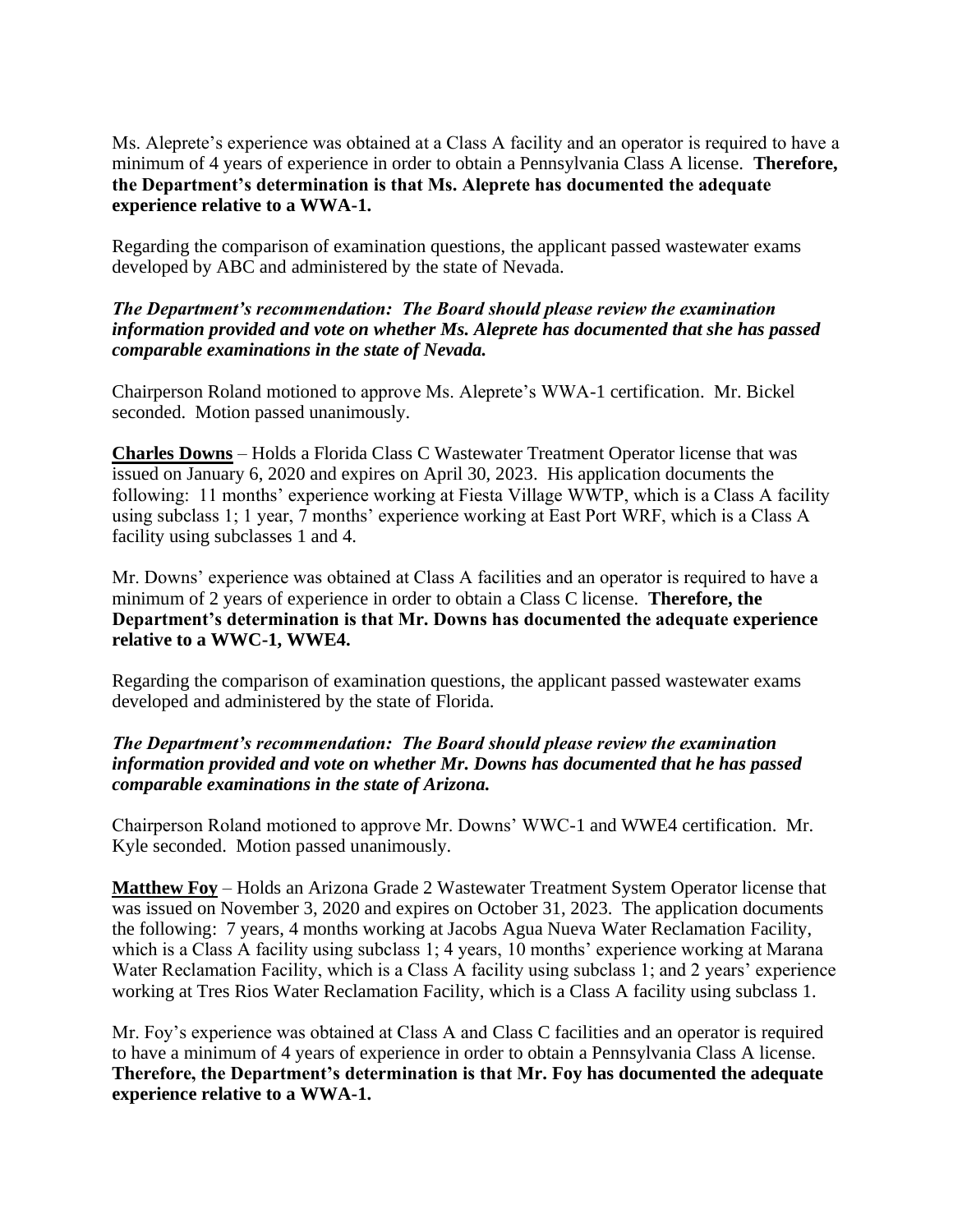Regarding the comparison of examination questions, the applicant passed wastewater exams containing questions developed by ABC and administered in Arizona.

## *The Department's recommendation: The Board should please review the examination information provided and vote on whether Mr. Foy has documented that he has passed comparable examinations in the state of Arizona.*

Mr. Kyle motioned to approve Mr. Foy's WWA-1 certification. Chairperson Roland seconded. Motion passed unanimously.

# **Board Secretary Report**

Ms. Chambers provided the following summary regarding exams through 12/7/21:

- Number of exam **sessions held** thus far in 2021: 60
- Number of exam **seats offered** thus far in 2021: 2002
- Number of exam **seats filled** thus far in 2021: 1594
- Number of additional exam sessions tentatively scheduled for remainder of 2021: 2
- Number of additional exam seats tentatively offered for remainder of 2021: 80

Ms. Chambers reminded the Board members of the 2022 meeting dates that were previously emailed for consideration:

February 9 April 13 June 8 August 10 October 5 December 7

Mr. Kyle motioned to approve the 2022 meeting dates. Chairperson Roland seconded. Motion passed unanimously.

Ms. Chambers reminded the Board members that they will need to have their annual vote for the Board Chair and noted that this would be on the February agenda.

# **Old and New Business**

Ms. Roland explained that the Public Water System Technical Assistance Center (TAC) Board did not meet since the previous Operator Certification Board meeting; therefore, she does not have a TAC Board update to provide at this time.

Ms. Roland asked about the exam schedule for 2022. Ms. Chambers explained that she has received proposed exam information from the majority of exam providers, and is working to finalize the schedule with an anticipated posting of the final exam schedule on the Department's website by January 15, 2022.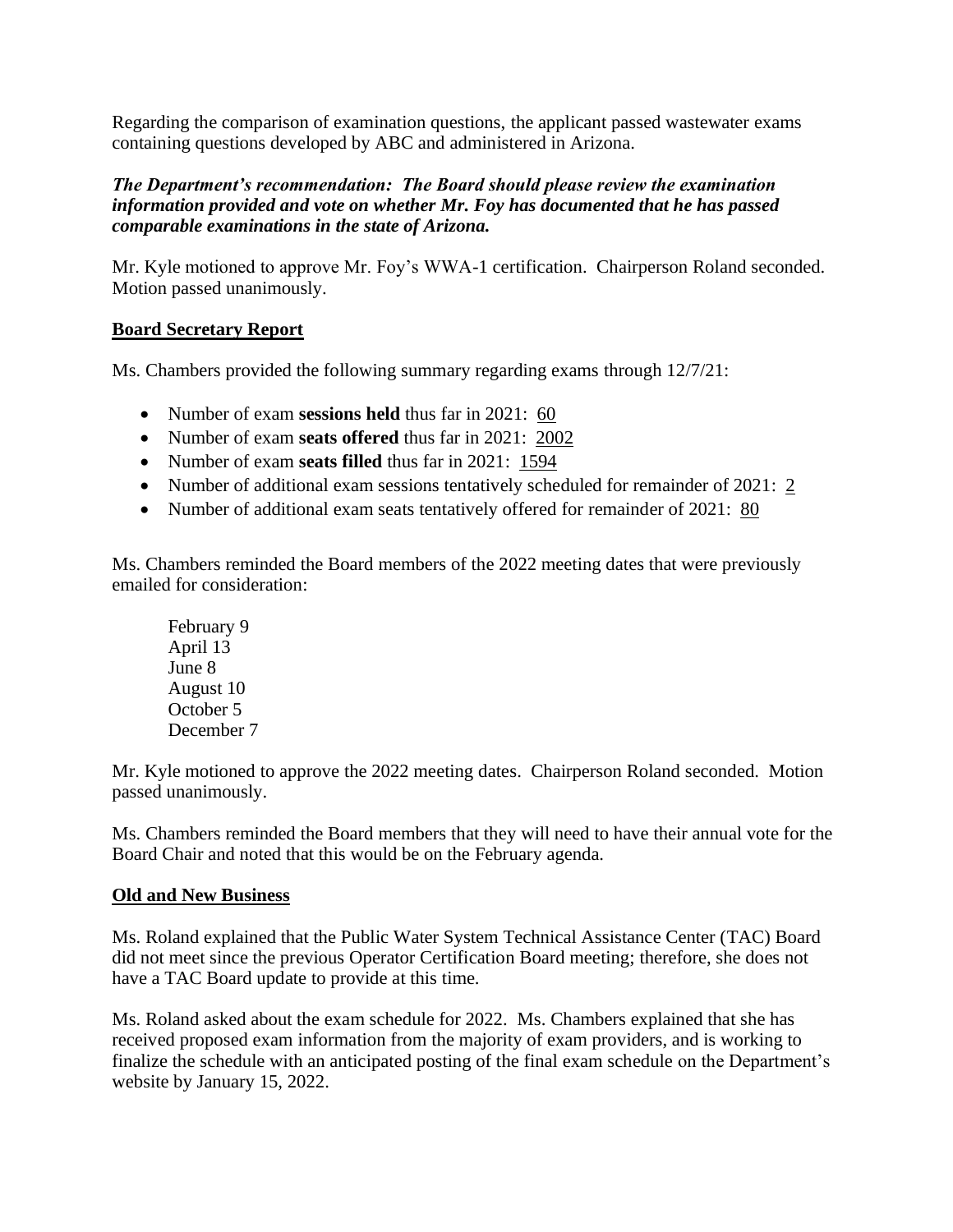Mr. Chescattie presented Joe Swanderski with a resolution certificate on behalf of the Department and Board members. The certificate was signed by DEP Secretary Patrick McDonnell, which stated,

"*WHEREAS,* Joseph G. Swanderski has provided outstanding service as a Board Member of the State Board for Certification of Water and Wastewater Systems Operators for thirteen years and four months from April 30, 2008, to September 1, 2021, and;

*WHEREAS,* during Joseph G. Swanderski's term on the Board, he participated in efforts to establish Act 11; helped draft associated guidelines and regulations; ensured that examinations for wastewater certification were fair and accurate; provided consistent, strong and unwavering leadership as Board Chair; and acted as a role model of integrity and ethical standards for the wastewater industry, and;

*WHEREAS,* to accomplish this he devoted many hours of his personal time to Board activities and to furthering the interests of the regulated community and;

*WHEREAS,* Joseph G. Swanderski has ended his tenure with the Board and the members of the Board desire that his contributions can be recognized and made part of the record of the Board.

*NOW, THEREFORE, IT IS RESOLVED,* the State Board for Certification of Water and Wastewater Systems Operators on its own behalf, and on behalf of the grateful citizens of the Commonwealth of Pennsylvania, wishes to thank and commend Joseph G. Swanderski for the outstanding leadership and service he has provided to the Board and the community, and extends its best wishes for continued success in his future endeavors."

Public meeting adjourned at 11:08 am.

The Board went into Executive Session at 11:20 am.

The Board reconvened for public session at 2:18 pm.

# **Criminal History Report**

Wastewater Applicant 365893 requested certification for WWE4.

Water Applicant 365418 requested certification for WE.

Wastewater Applicant 364401 requested certification for WW-1.

Water Applicant 227294 requested certification for W-11, WE.

### **Extension Requests**

No extension requests were received for this meeting.

Chairperson Roland motioned to grant Operator 365893 WWE4 OIT certification. Mr. Kyle seconded the motion. Motion passed unanimously.